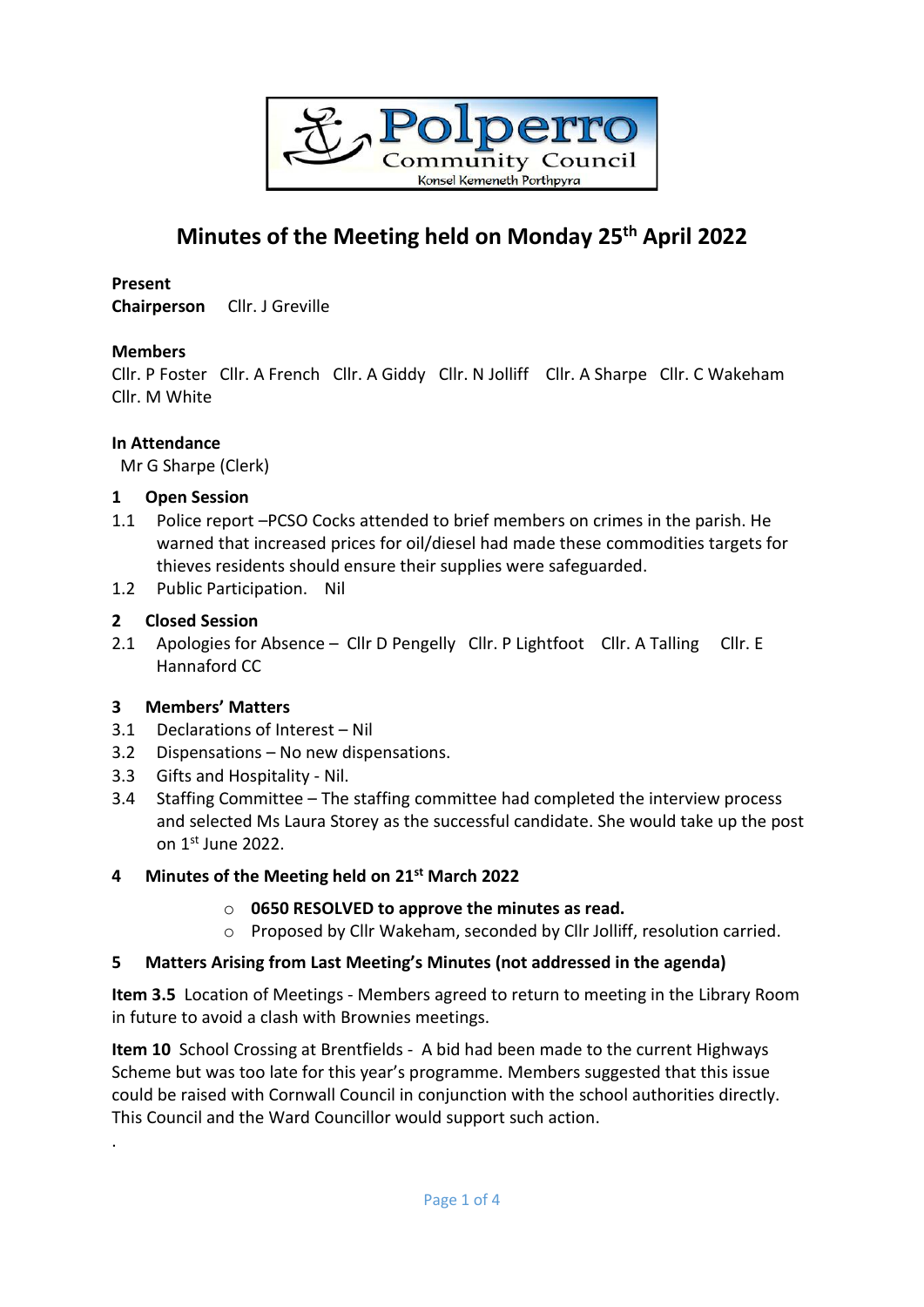## **6 Finance.**

- 6.1 Financial Statement
	- o **0651 RESOLVED to approve the financial statement, including expenditure from cheque numbers 203146 to 203167 inclusive, totalling £13,129.55.**
	- o Proposed by Cllr Wakeham, seconded by Cllr French, resolution carried.
- 6.2 Review of the Annual Internal Audit Report of 2021/22 Accounts. Members reviewed the report provided by PCC's Internal Auditor and were content with its findings.
- 6.3 Annual Governance Statement 2021/22.
	- o **0652 RESOLVED to approve the 2021/2022 Annual Governance Statement (Section 1 of Annual Return) for submission to the External Audit Authority.**
	- o Proposed by Cllr French, seconded by Cllr Sharpe, resolution carried.
- 6.4 Accounting Statements 2021/22.
	- o **0653 RESOLVED to approve the 2021/2022 Accounting Statements (Section 2 of Annual Return) for submission to the External Audit Authority.**
	- o Proposed by Cllr. Sharpe, seconded by Cllr. French, resolution carried
- 6.5 Appointment of Internal Auditor for 2022/23 Accounts.
	- o **0654 RESOLVED to appoint Mr B Jolliff as internal auditor for Polperro Community Council Accounts for the financial year 2022/23 and to recognise his work this year with an honorarium of £100**
	- o Proposed by Cllr. Sharpe, seconded by Cllr. Jolliff, resolution carried
- **7 Planning Applications –** The following application for development within the Council Boundary was reviewed and response to the planning Authority formulated.

| Application | Location                                            | <b>Summary of Proposal</b>                                                                                                                                                                               | Vote         |
|-------------|-----------------------------------------------------|----------------------------------------------------------------------------------------------------------------------------------------------------------------------------------------------------------|--------------|
| PA22/02600  | Pleydon Meadow<br><b>Talland Hill</b><br>Polperro   | Single-storey rear extension                                                                                                                                                                             | 8F/0A/3 Away |
| PA22/02513  | The Cuddy<br><b>Talland Street</b><br>Polperro      | Listed Building Consent to install solid<br>wall insulation (fitted internally) along<br>with the loft insulation and installation<br>of high heat retention storage heaters<br>throughout the property. | 8F/0A/3 Away |
| PA22/03504  | Lanhael House<br>Langreek Road<br>Polperro Cornwall | Replacement of existing debris screen<br>with improved screen providing larger<br>effective screening area together with<br>new access steps to working platform<br>and stream channel bed.              | 8F/0A/3 Away |
| PA22/03683  | Lanhael House<br>Langreek Road<br>Polperro          | Proposed replacement of windows<br>and doors                                                                                                                                                             | 8F/0A/3 Away |

7.1 Applications received and circulated to Members: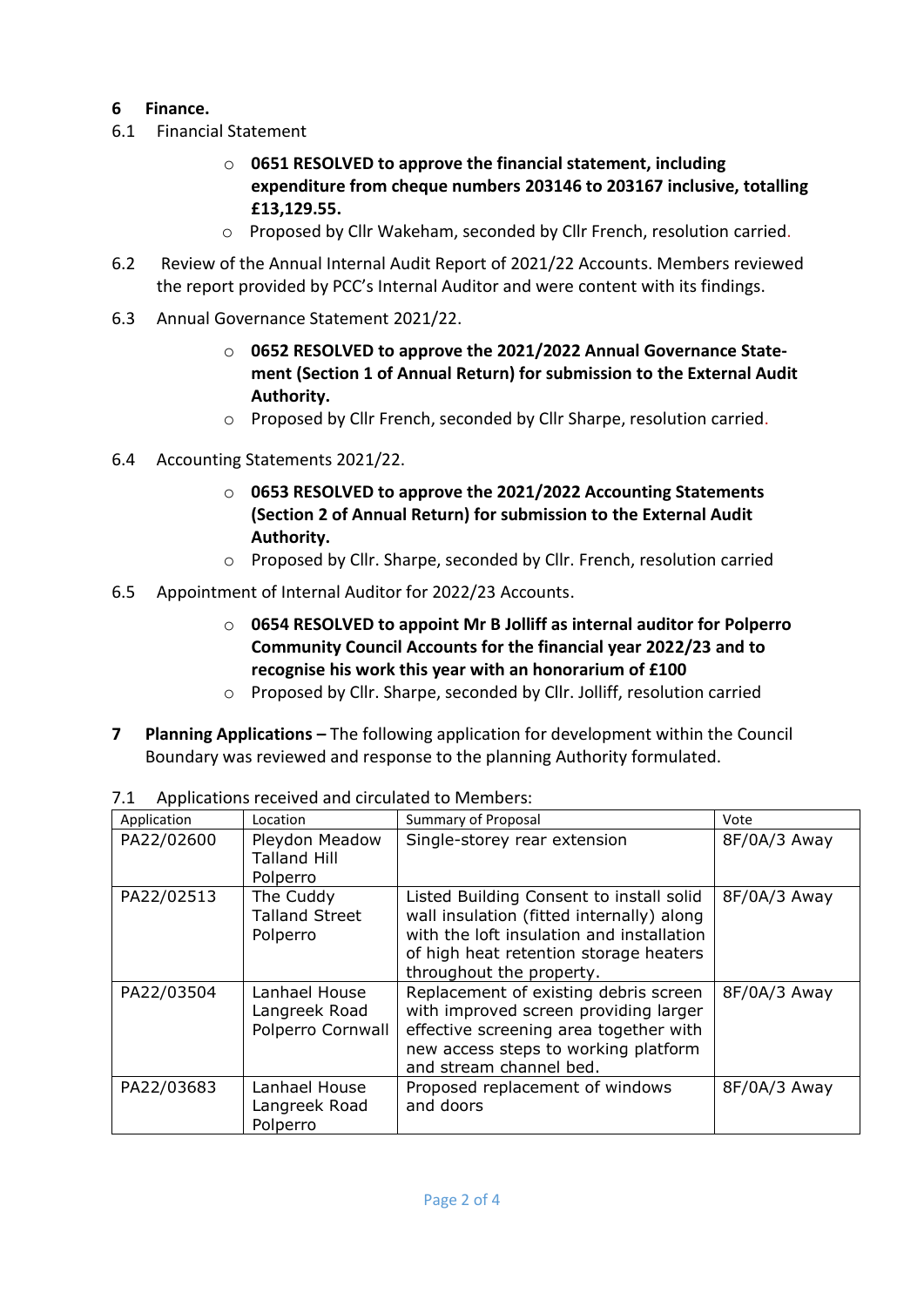- o **0655 RESOLVED to refer agreed decision and/or supporting comments to Cornwall Council**
- o Proposed by Cllr. French, seconded by Cllr Giddy, resolution carried.
- 7.2 Applications Determined Report on the status of Planning Proposals decided by Cornwall Council since the last meeting: **Nil this month**
- 7.3 Enforcement matters**.** Members raised three potential breaches of planning rules or policies in the Conservation Area. The Clerk was to report these to Cornwall Council for investigation.

## **8 Reports**

- 8.1 Cornwall Council Matters. Cllr. Hannaford was unable to attend the meeting but provided a written report. Members questions on the report would be forwarded by the Clerk.
- 8.2 Community Enforcement Officer. The CEO provided a written report to the Council members.
- **9 Public Toilets –** Nothing significant to report.
- **10 HM The Queen Platinum Jubilee Celebrations-** Plans for celebration events were progressing. Contributions were to be sought from businesses to help with the costs.
- **11 Village Hall Management Working Group –** The Village Hall Management Committee was to hold its Annual General Meeting on Thursday 28<sup>th</sup> April. All were welcome to attend.
- **12 Correspondence (circulated to Members for information)**  o Nil
- **13 Any Other Business – For Report Only - The Council cannot lawfully make financial decisions on items discussed under this heading. This heading is for reporting items of interest only.**
- 13.1 A fee estimate from our Architect for the Big Green Planning application resubmission was accepted.
- 13.2 Correspondence had been received regarding the establishment of a heritage art exhibition in the Chapel, and requesting assistance with the costs. Members were in favour of this initiative and any contribution of funds would be considered at the next meeting.
- 13.3 Polperro Rowing Club had requested to use Big Green for the temporary stowage of boat trailers during the Regatta to be held on Sunday 3 July. This was approved.
- 13.4 Cllr Sharpe reported that the rain water trough adjacent to the cemetery gateway had been removed during the recent repair work. As this was used by visitors to water their floral tributes, Cornwall Council would be asked for this to be reinstated.
- 13.5 The Big Green streetlights were still not functioning. To be reported again to Enervio.